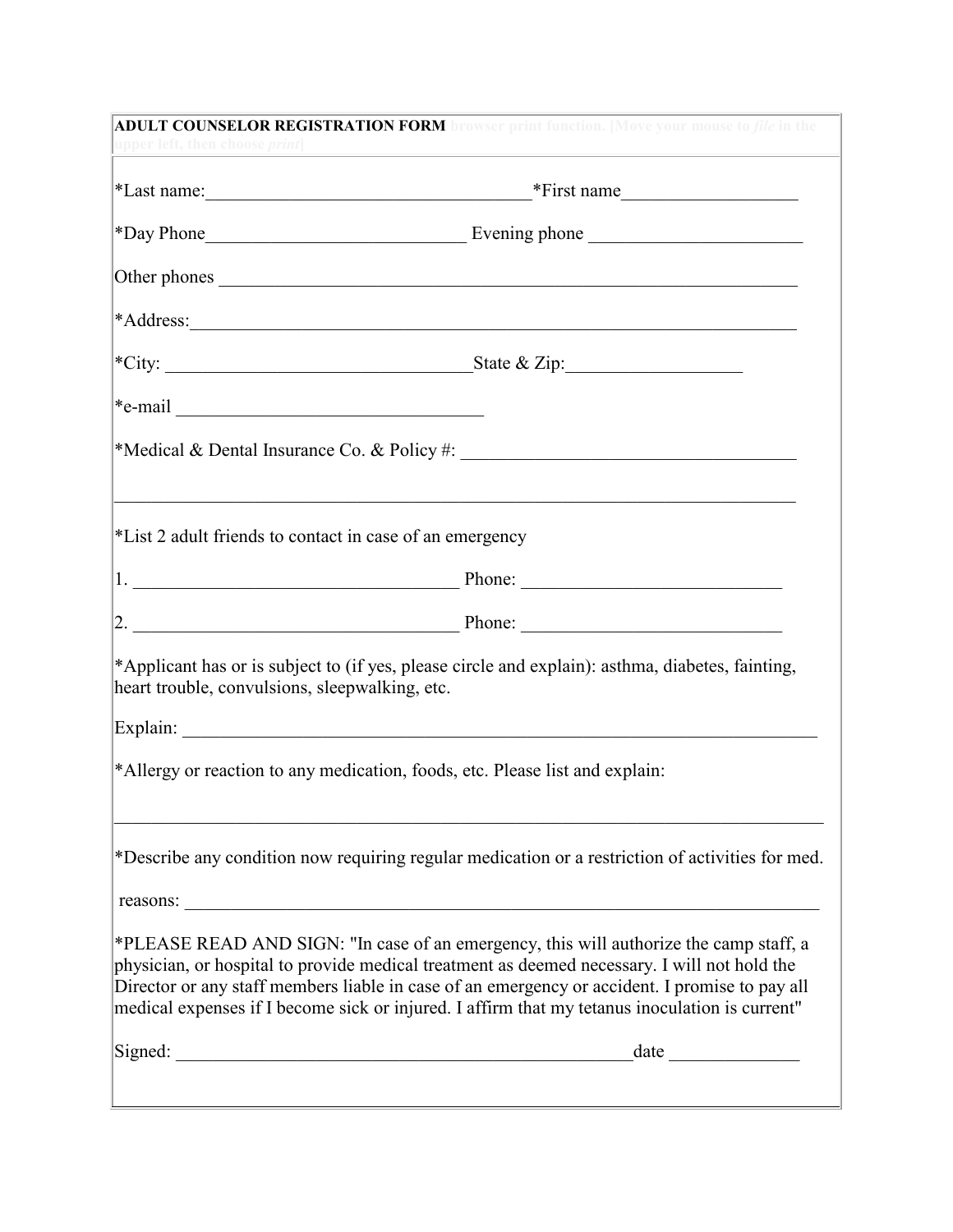| My fun camp name will be<br>(Subject to approval)                                                                                                                                                                                                                                                                 |
|-------------------------------------------------------------------------------------------------------------------------------------------------------------------------------------------------------------------------------------------------------------------------------------------------------------------|
| <b>Noting 19 among the UP in the Equipment</b> (Subject to approval)<br>We expect that you will <b>help or be in charge of a cabin</b> of 5-10 children of your same gender.                                                                                                                                      |
| Your overnight accommodations will be with children in a room or cabin.                                                                                                                                                                                                                                           |
| If my children of my same gender are assigned to different cabins my preference is to<br>room with (name)                                                                                                                                                                                                         |
|                                                                                                                                                                                                                                                                                                                   |
|                                                                                                                                                                                                                                                                                                                   |
|                                                                                                                                                                                                                                                                                                                   |
| Also, during the day, we expect each adult will <b>chaperone</b> groups of children to keep them safe<br>and in an attitude of learning? (learning and recreation groups will be co-ed)                                                                                                                           |
| I would like to chaperone a morning teaching group that includes my child                                                                                                                                                                                                                                         |
| (name)                                                                                                                                                                                                                                                                                                            |
| I would like to chaperone an afternoon recreation group that includes my child                                                                                                                                                                                                                                    |
| (name)                                                                                                                                                                                                                                                                                                            |
| An additional way you could help would be to *teach a class.                                                                                                                                                                                                                                                      |
| I would like to teach or the subject of                                                                                                                                                                                                                                                                           |
| OR                                                                                                                                                                                                                                                                                                                |
| Lead in a recreational activity:                                                                                                                                                                                                                                                                                  |
| I would like to lead                                                                                                                                                                                                                                                                                              |
| I have my own equipment (or) $\Box$ I will need equipment to lead the above activity.                                                                                                                                                                                                                             |
| *We hold to a young earth, 7 literal day creation model and all science subjects should be taught<br>in this context. A few sources of information that we endorse to carry an orthodox biblical view<br>of creation are www.answersingenesis.org, www.icr.org, and www.creation.com                              |
| Please copy this form, fill it out and mail it or e-mail it directly to us, Darren or Brenda<br>Nettrouer, 204 SW Daniels St. McMinnville, OR 971258 dbnett10@gmail.com. If you have<br>further questions about volunteering please e-mail and I will contact you by e-mail or phone if<br>you wish. 503-472-8352 |
|                                                                                                                                                                                                                                                                                                                   |

<u> 1989 - Johann Stein, marwolaethau a bhann an t-Amhain an t-Amhain an t-Amhain an t-Amhain an t-Amhain an t-A</u>

 $\overline{1}$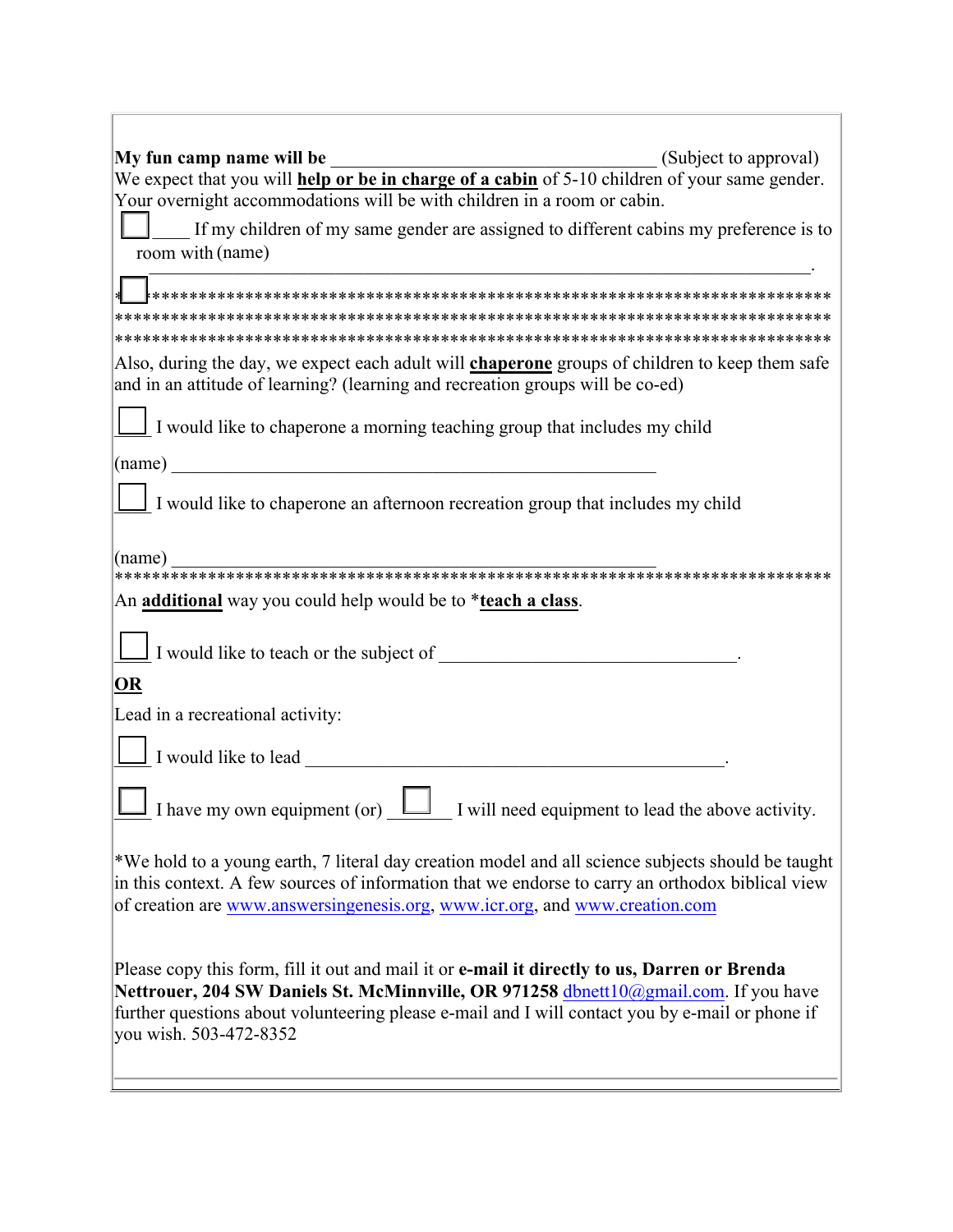| <b>Outdoor School Science Camp</b>                                                                                                                                                                                                   |  |  |  |  |
|--------------------------------------------------------------------------------------------------------------------------------------------------------------------------------------------------------------------------------------|--|--|--|--|
| <b>Volunteer Service Application</b>                                                                                                                                                                                                 |  |  |  |  |
| <b>Personal Information</b>                                                                                                                                                                                                          |  |  |  |  |
| Legal Name: (Last) (First) (Middle)                                                                                                                                                                                                  |  |  |  |  |
|                                                                                                                                                                                                                                      |  |  |  |  |
|                                                                                                                                                                                                                                      |  |  |  |  |
|                                                                                                                                                                                                                                      |  |  |  |  |
|                                                                                                                                                                                                                                      |  |  |  |  |
|                                                                                                                                                                                                                                      |  |  |  |  |
|                                                                                                                                                                                                                                      |  |  |  |  |
| Occupation: <u>contract and contract and contract and contract and contract and contract and contract and contract and contract and contract and contract and contract and contract and contract and contract and contract and c</u> |  |  |  |  |
|                                                                                                                                                                                                                                      |  |  |  |  |
| <b>Education, Training, Experience</b>                                                                                                                                                                                               |  |  |  |  |
|                                                                                                                                                                                                                                      |  |  |  |  |
|                                                                                                                                                                                                                                      |  |  |  |  |
|                                                                                                                                                                                                                                      |  |  |  |  |
| Special skills, interests and/or hobbies:                                                                                                                                                                                            |  |  |  |  |
| Have you had CPR training? (when): ___________________Have you had First Aid training? (when): _______________                                                                                                                       |  |  |  |  |
| <b>Background in this and Other Youth Programs</b>                                                                                                                                                                                   |  |  |  |  |
| Have you been a camp counselor before? Yes: $\Box$ No: $\Box$ If yes, where and how long?                                                                                                                                            |  |  |  |  |
|                                                                                                                                                                                                                                      |  |  |  |  |
|                                                                                                                                                                                                                                      |  |  |  |  |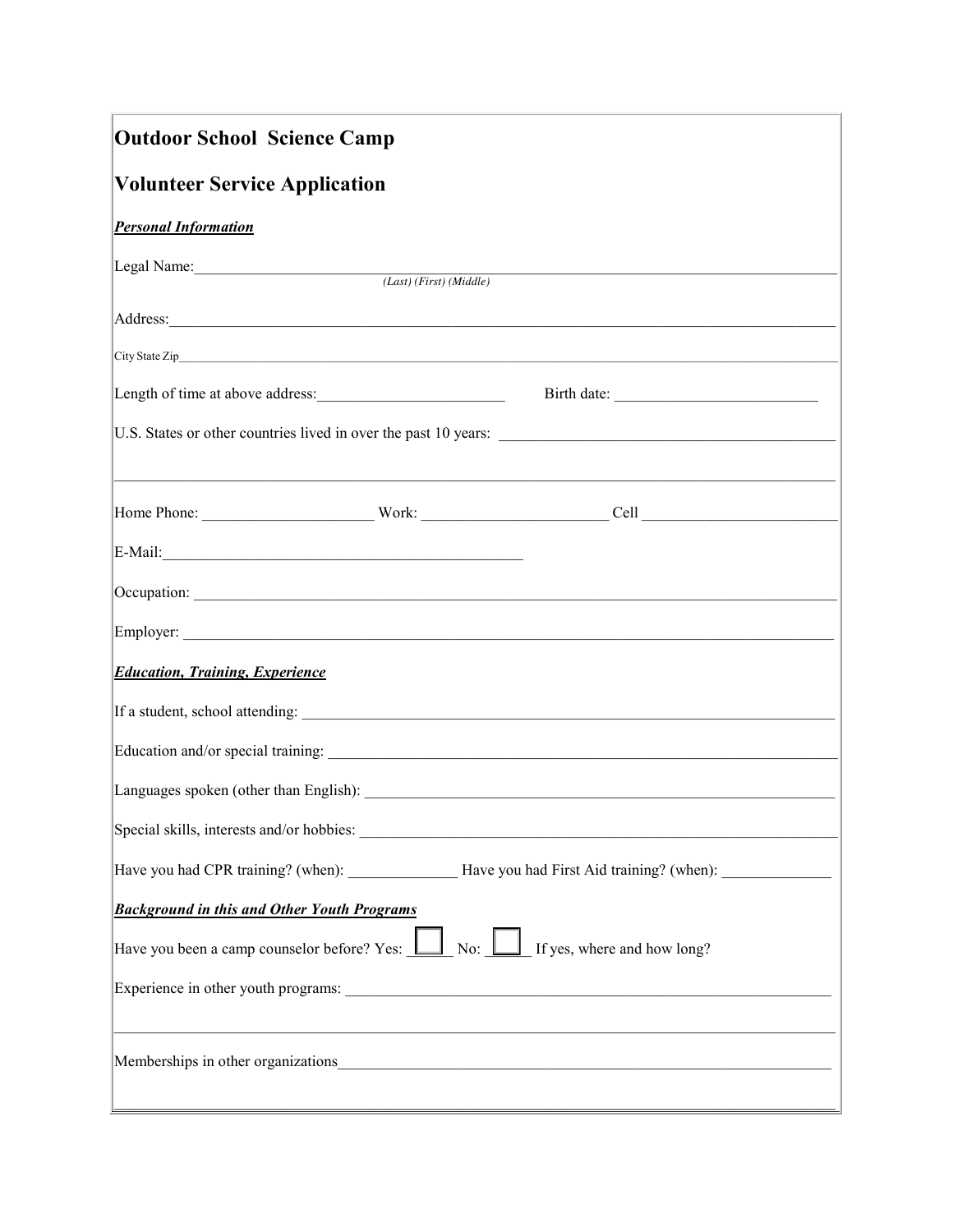| References (At least one should be your pastor or minister, etc. - not family members/relatives) - Please include                                                                                                                                                                                                                                                                |  |  |  |  |
|----------------------------------------------------------------------------------------------------------------------------------------------------------------------------------------------------------------------------------------------------------------------------------------------------------------------------------------------------------------------------------|--|--|--|--|
| complete mailing address.                                                                                                                                                                                                                                                                                                                                                        |  |  |  |  |
| 1. Pastor: Work: Work: Work: Work: Work: Work: Work: Work: Work: Work: Work: Work: Work: Work: Work: Work: Work: Work: Work: Work: Work: Work: Work: Work: Work: Work: Work: Work: Work: Work: Work: Work: Work: Work: Work: W                                                                                                                                                   |  |  |  |  |
| Address: <u>International Contract of the second contract of the second contract of the second contract of the second contract of the second contract of the second contract of the second contract of the second contract of th</u>                                                                                                                                             |  |  |  |  |
| E-mail explorer and the second services of the services of the services of the services of the services of the services of the services of the services of the services of the services of the services of the services of the                                                                                                                                                   |  |  |  |  |
|                                                                                                                                                                                                                                                                                                                                                                                  |  |  |  |  |
| Address: <u>Contract of the contract of the contract of the contract of the contract of the contract of the contract of the contract of the contract of the contract of the contract of the contract of the contract of the cont</u>                                                                                                                                             |  |  |  |  |
|                                                                                                                                                                                                                                                                                                                                                                                  |  |  |  |  |
| 3. Name: Work: Work: Work: Work: Work: Work: Work: Work: Work: Work: Work: 2009. 2009. 2009. 2009. 2009. 2009. 2009. 2009. 2009. 2009. 2009. 2009. 2009. 2009. 2009. 2009. 2009. 2009. 2009. 2009. 2009. 2009. 2009. 2009. 200                                                                                                                                                   |  |  |  |  |
|                                                                                                                                                                                                                                                                                                                                                                                  |  |  |  |  |
|                                                                                                                                                                                                                                                                                                                                                                                  |  |  |  |  |
| Please note: A criminal record will not necessarily disqualify an applicant. A criminal record will be considered as it relates to specifics of the<br>position. A conviction includes a plea of no contest, plea of guilty or any court determination of guilt.                                                                                                                 |  |  |  |  |
| Have you ever been convicted of a crime involving offenses against children? Yes: $\boxed{\phantom{1}}$ No: $\boxed{\phantom{1}}$                                                                                                                                                                                                                                                |  |  |  |  |
| Have you ever been convicted of a crime involving physical harm to another person? Yes: $\boxed{\phantom{1}}$ No: $\boxed{\phantom{1}}$                                                                                                                                                                                                                                          |  |  |  |  |
| Have you ever been convicted of a crime involving a firearm? Yes: $\boxed{\underline{\qquad}}$ No: $\boxed{\qquad}$                                                                                                                                                                                                                                                              |  |  |  |  |
| Within the past 10 years, have you been convicted of a crime involving theft or dishonesty? Yes: $\Box$ No: $\Box$                                                                                                                                                                                                                                                               |  |  |  |  |
| Within the past 10 years, have you been convicted of a crime involving possession of a                                                                                                                                                                                                                                                                                           |  |  |  |  |
| controlled substance? Yes: $\boxed{\phantom{2} \phantom{2} \phantom{2} No: \phantom{2} \phantom{2} \phantom{2} No: }$                                                                                                                                                                                                                                                            |  |  |  |  |
| If yes, please explain:                                                                                                                                                                                                                                                                                                                                                          |  |  |  |  |
| <b>Adult Volunteer Expectations</b>                                                                                                                                                                                                                                                                                                                                              |  |  |  |  |
| We strive to provide quality leadership for youth participating in this program. The opportunity to work with youth<br>is a privileged position of trust that should be held only by those who are willing to demonstrate behaviors that<br>fulfill this trust. The following behavior expectations are provided for volunteers working in the Outdoor School /<br>Science Camp. |  |  |  |  |
| Treat others in a courteous, respectful manner demonstrating behaviors appropriate to a positive role<br>$\bullet$<br>model for youth.                                                                                                                                                                                                                                           |  |  |  |  |
| Abide by policies and guidelines of this Outdoor School / Science Camp.<br>Obey all laws of the locality, state, and nation, including those related to use of illegal substances, or use<br>of firearms.                                                                                                                                                                        |  |  |  |  |